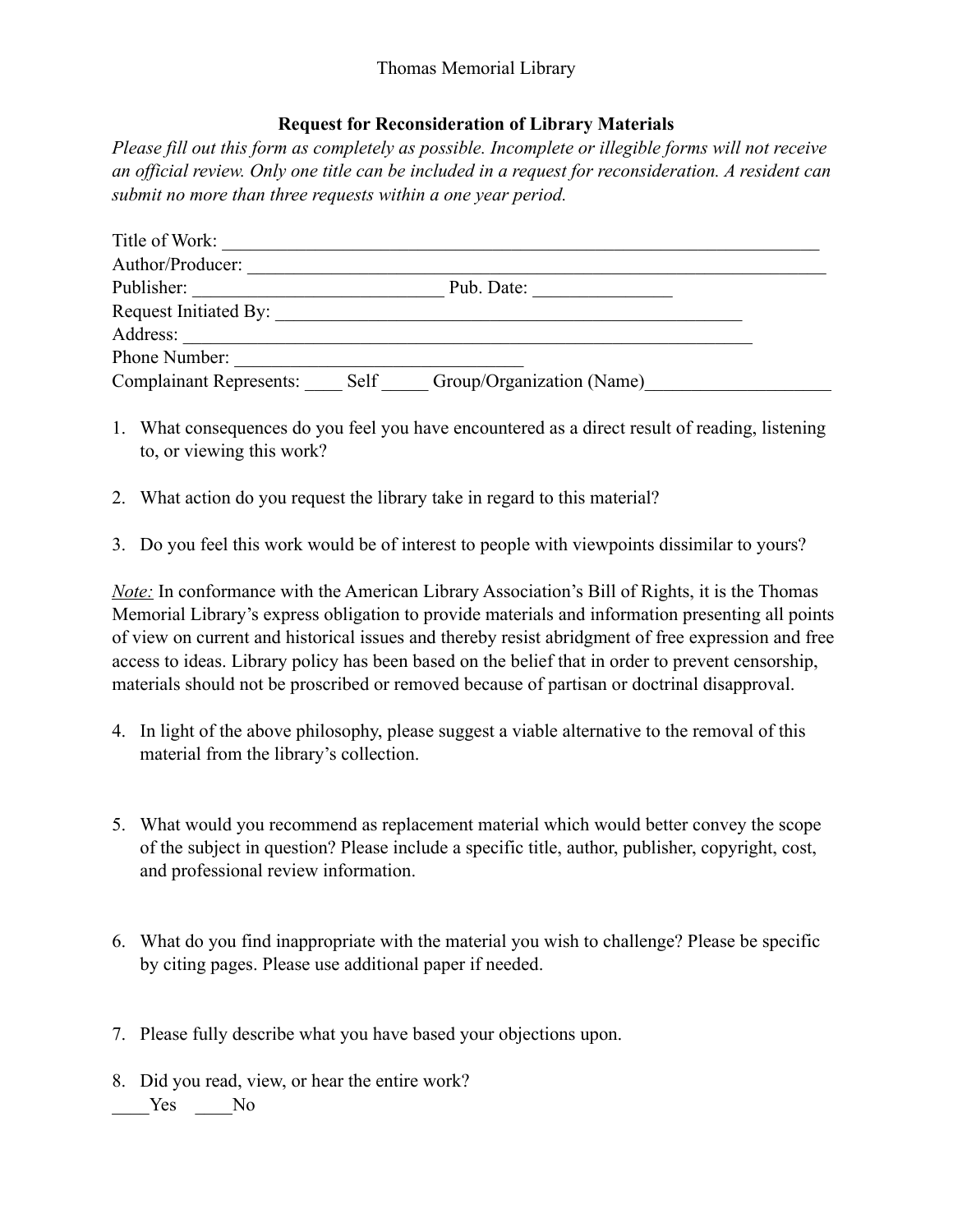If no, specifically describe what portions you did read, listen to, or view.

- 9. Have you read, or are you aware of reviews of this work?
- 10. Did you find anything positive about this material? If so, what?
- 11. What do you feel might be the result of having this material available in the Thomas Memorial Library?